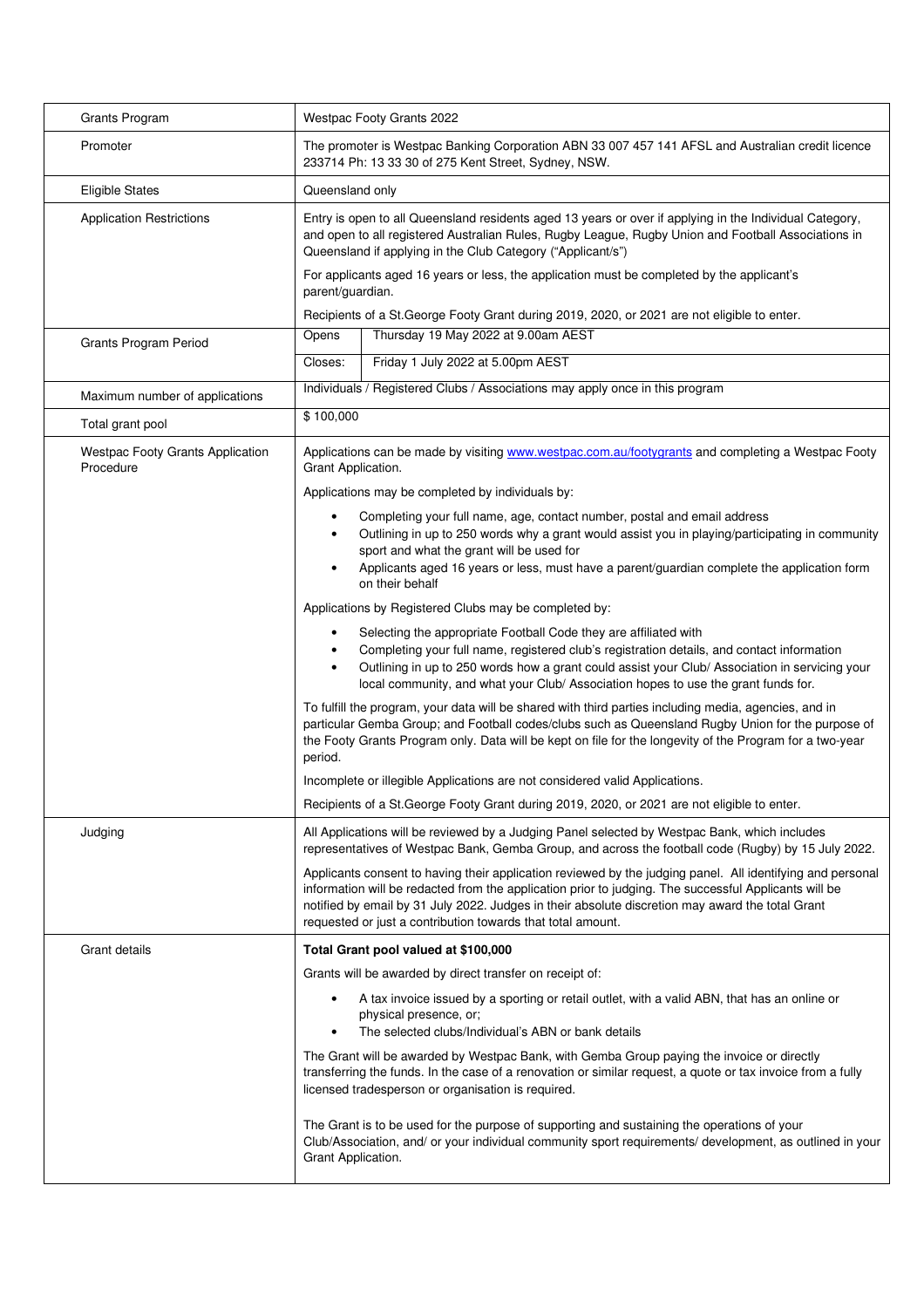|                                                                | If it is determined that the Club/Association or Individual has used the Grant for anything other than the<br>use outlined within the Grant Application, the Club/Association or Individual may be held liable for full<br>repayment of the awarded amount.                                                                                                         |
|----------------------------------------------------------------|---------------------------------------------------------------------------------------------------------------------------------------------------------------------------------------------------------------------------------------------------------------------------------------------------------------------------------------------------------------------|
|                                                                | The amount of Grant awarded is at the Judges' discretion and may differ from the amount requested by<br>the Applicant.                                                                                                                                                                                                                                              |
|                                                                | It is a condition of accepting a Grant that Applicants participate in any media opportunities requested by<br>the Promoter, including photographs, interviews, and promotional material. Such materials are restricted<br>to the Westpac Footy Grants Program only.                                                                                                 |
| Notifying successful Grant Applicants                          | Successful Individuals and Club Applicants will be notified in writing by 31 July 2022.                                                                                                                                                                                                                                                                             |
|                                                                | Public announcements and media releases will be made in August 2022.                                                                                                                                                                                                                                                                                                |
| Awarding of Grants                                             | Successful Applicants must notify the Promoter that they wish to accept the Grant by 30 August 2022<br>and must supply the documentation required by the Promoter to fulfil the Grant by 30 August 2022. If the<br>documentation is not satisfactory, the Applicant will be required to resubmit such documentation as<br>advised by the Promoter.                  |
| <b>Unclaimed Grants</b>                                        | Any Grants remaining unclaimed as at 1 September 2022 will be forfeited. The Judging Panel will award<br>the unclaimed Prize to a previously unsuccessful Applicant, as determined by the Judging Panel on 2<br>September 2022.                                                                                                                                     |
| Use of Grants                                                  | All Grants must be completed by the winners prior to 31 December 2022.                                                                                                                                                                                                                                                                                              |
| Consent to publication and Promoter's<br><b>Privacy Policy</b> | The successful Applicants consent to the publication of their name and city of origin in any<br>advertisements or articles relating to the Grants Promotion and participate in any media releases or<br>opportunities which may include photographs of the Winner, interviews and promotional material by<br>the Promoter or any other member of the Westpac Group. |
|                                                                | The Promoter's privacy policy can be found at: https://www.westpac.com.au/privacy/privacy-policy/                                                                                                                                                                                                                                                                   |

## **Conditions of Entry**

- 1. These Conditions of Entry incorporate and must be read together with the accompanying Schedule for this Promotion**. The accompanying Schedule prevails in the event of any inconsistency with these Conditions of Entry, to the extent permitted by law.** By participating in this Promotion, each participant fully and unconditionally agrees and acknowledges that these Conditions of Entry are binding.
- 2. Any capitalised terms used in these Conditions of Entry have the meaning given in the Schedule, except where stated otherwise.

### **Eligibility**

- 3. If this is a public promotion, entry to the Promotion is open to residents of the Relevant State/s who meet the Entry Restrictions. Employees and contractors of the Westpac Group and their immediate families are ineligible to enter
- 4. To enter the Promotion, entrants must complete the steps outlined in the Entry Procedure within the Promotion Period.
- 5. Entries may only be submitted in accordance with the Entry Procedure and will not be accepted by the Promoter in any other form.
- 6. Entrants may enter the Promotion up to the Maximum Number of Entries.
- 7. Entries must be received by the Promoter during the Promotion Period. Online or email entries are deemed to have been received at the time of receipt into the Promotion database and not at the time of transmission by the entrant.
- 8. Incomplete and illegible entries will be deemed invalid. Entries will also be deemed invalid if they breach these Conditions of Entry as determined by the Promoter in its sole discretion or any other content guidelines notified by the Promoter in the Entry Procedures relating to the Promotion.

### **Determining and notifying Winners**

- 9. The Prize draw(s) (if applicable) will be conducted in accordance with the Draw Details. The Prize(s) will be awarded to the Eligible Entry or Entries (as applicable) randomly drawn in accordance with the Prize Details. The Promoter may draw additional reserve entries and record them in order, in case an invalid entry or ineligible entrant is drawn.
- 10. If the Promotion includes instant win prizes, the instant win prize(s) will be awarded to the eligible entry or entries (as applicable) in accordance with the Entry Procedure and the Instant Win Details.
- 11. Winners will be notified as specified in the Schedule and their name and State/Territory of residence will be published in accordance with the Schedule.

## **Prizes**

- 12. The Prize(s) are specified in the Prize Details. The Prize(s) are subject to any restrictions specified in the Schedule. The total Prize Pool is specified in the Schedule.
- 13. Prizes are not transferable, exchangeable, or redeemable for cash.

#### **Claiming Prizes**

14. Prizes must be claimed by the Prize Claim Date in accordance with any claim instructions set out in the Schedule.